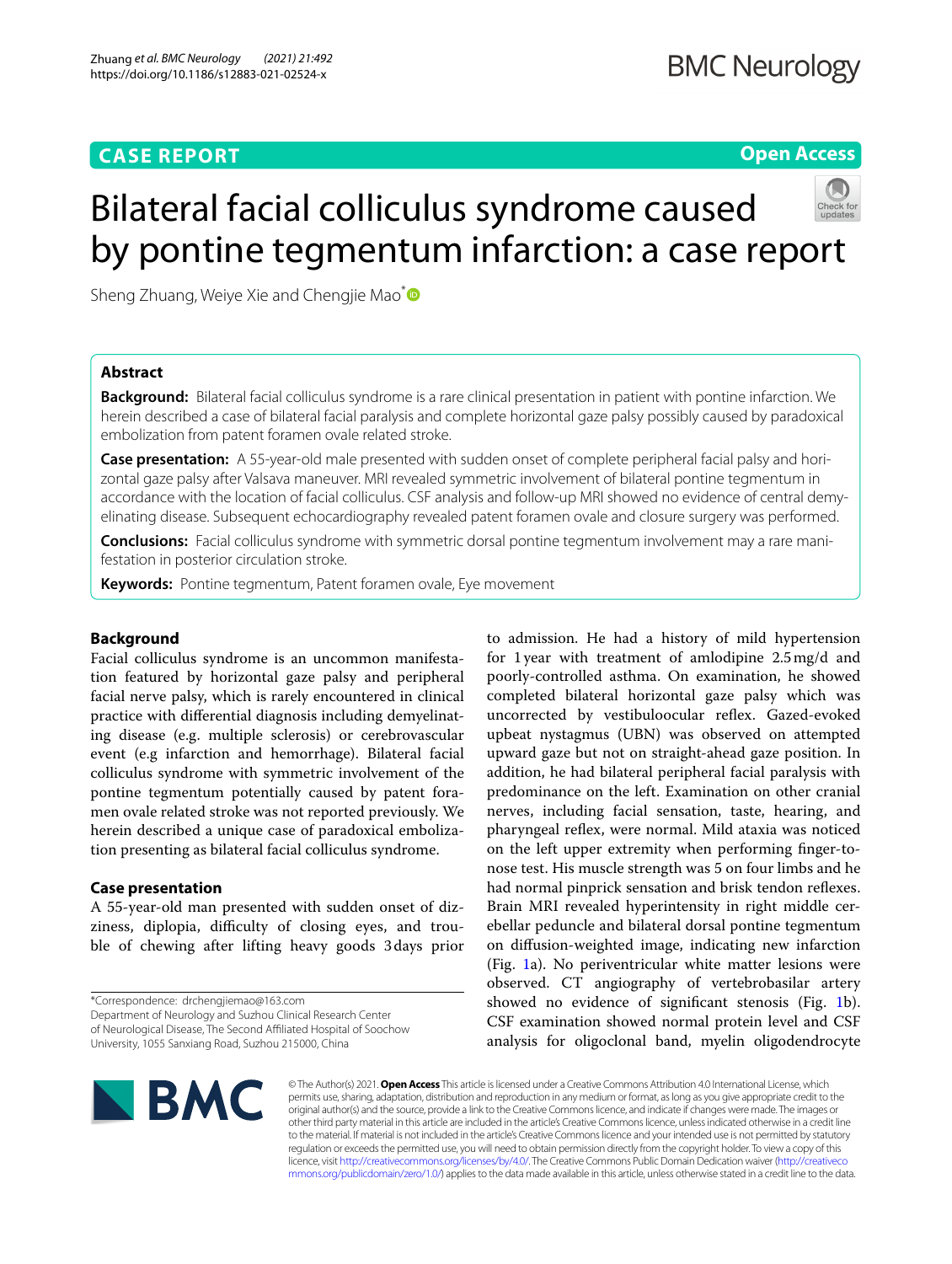

<span id="page-1-0"></span>glycoprotein antibody, and aquaporin-4 antibody were negative. Contrast-enhanced transcranial doppler showed >50 microbubbles during the Valsava maneuver, suggesting potential cardiac right-to-left shunt. Further transoesophageal echocardiography revealed patent foramen ovale (PFO; Fig. [1](#page-1-0)c) with a tunnel length of 12.6mm. Transthoracic echocardiography revealed left atrial diameter of 32mm and left ventricular ejection fraction of 70.4%. No left ventricle hypertrophy or atrial septal aneurysm was observed. Holter monitor examination in hospital did not capture remarkable arrhythmias, i.e. atrial futter or atrial fbrillation. Rrivaroxaban 15mg/d was prescribed at discharge and closure of PFO was then administrated. His symptoms relieved and followup MRI at 6month showed an old infarction of the same region on T1 weighted image (Fig. [1d](#page-1-0)) without other evidence of demyelination.

# **Discussion**

Lesion of the sixth nerve nucleus or paramedian pontine reticular formation and the adjacent medial longitudinal fasciculus (MLF) forms the classic manifestation of one-and-a-half syndrome, that is, ipsilateral gaze palsy and internuclear ophthalmoplegia (INO). On its basis, an additional involvement of seventh nerve causing peripheral facial palsy was called eight-and-a-half syndrome [\[1](#page-2-0)].

Because of the close proximity of these structures, lesions in dorsal pontine tegmentum may lead to several variants of eight-and-a-half syndrome [[2\]](#page-2-1). In our case, the patient showed bilateral eight-and-a-half syndrome (also known as the 16-syndrome  $[3-5]$  $[3-5]$  with radiological evidence of symmetric caudal pontine involvement. Precisely, the lesion of current case was located in bilateral facial colliculus, an elevation on the foor of the fourth ventricle in the dorsal pons housing the abducens nucleus (contains abducens nerve and MLF) and genu of facial nerve. Therefore, in our patient, we speculate that the complete ophthalmoplegia on horizontal gaze was bilateral INO resulting from the abducens nucleus involvement and the facial palsy was from the involvement of both facial nerves at the genu. In our case, the action of lifting goods, similar to the Valsava maneuver, might aggravate rightto-left shunt thus contributing to potential embolism in the distal part of paramedian potine perforating artery with its terminal supplying both sides of dorsal pons.

Impairment of MLF may be responsible for UBN as the structure afects vertical eye velocity in both directions but slightly more for the downward system, resulting in compensating UBN [[6\]](#page-2-4). Moreover, bilateral MLF lesions causing INO was reported to be more frequent in upward gaze-evoked nystagmus but not on primary gaze position  $[7-9]$  $[7-9]$ , which was consistent with our case. The